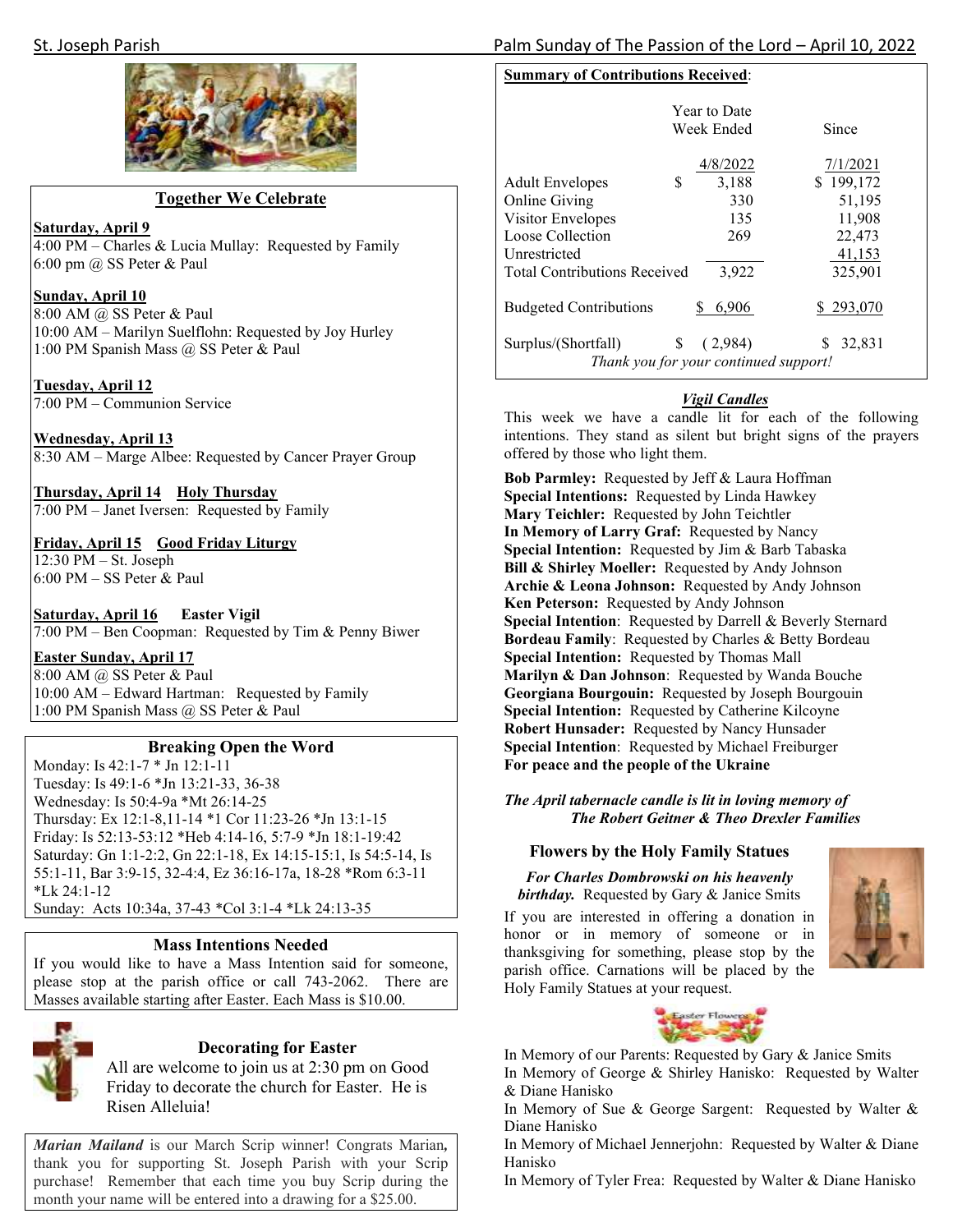

Hearts filled with Hope Bishop's Appeal 2022 - \$32,913.00 Collected as of 3/29/22 - \$34,418.75

We surpassed our funds needed by \$1,505.75! Thank you to all who made a gift and prayed for the success of the Appeal. With **Hearts Filled with Hope**, we make a difference!

## **Edge and Life Teen Middle High School Religious Education and Youth Ministry**

Life Teen April 10th: Parent/Grandparent/any adult in the teenager's life night! 6-7:15pm at St. Joseph! You don't want to miss this night!

No Edge at Holy Name of Mary April 13th. Sturgeon Bay Edge April 13th: 6-7:15pm at St. Joseph

Looking ahead…

Current juniors and parents of juniors (Class of 2023) there will be a mandatory Confirmation 2023 parent and student meeting on Wednesday, April 20th at 7:30pm at St. Joseph. Please mark your calendars now



**April 10 – April 17 Holy Week** 

**Sunday:** Mass – 10:00 am Life Teen - 7:15pm at St. Joseph 7:00pm - "That Man is You" at Corpus Christi **Tuesday:** Bible Study – 10:00 am Faith Formation Center Stations of the Cross – 6:00pm

Communion Service – 7:00 pm

**Wednesday:** Mass – 8:30 am Mary Gilson Prayer Group following Mass Genesis Classes – 5:30 pm

Sturgeon Bay Edge 6-7:15pm at St. Joseph

**Thursday: Parish Office is Closed** 

**Friday:** Good Friday Liturgy – 12:30 pm at St. Joseph **Parish Office is Closed** 

**Saturday**: Easter Vigil Mass – 7:00 pm

#### **St. Joseph Parish Mass Live on Facebook**

Find us on **Mass will be broadcast live on Saturdays at Example 1988 Facebook 4:00** pm on Facebook.<br>Facebook page or you can view it at any time. **4:00 pm on Facebook.** Join us live on our

*https://www.facebook.com/St.JosephCatholicSb* 

The Mass on Spectrum Cable TV Channel 989: Fridays at 9:00am and 6:00 pm and Sundays at 1:00am & 6:00pm



**Genesis…the beginning Class on April 13, 20, 27** 

### **Sponsor Spotlight!**

Bulletin sponsorships are essential to our parish's communication efforts. We are so incredibly grateful for the generosity of all our bulletin sponsors. Please take the bulletin home and use the services provided by our sponsors. Tell them "Thank You" when visiting their business or when you see them in Church. This week we spotlight:

**Jilot Insurance** 

Thank you for supporting our parish.



## **You Are Chosen!**

Please keep in your prayers Susan Brungraber and Elizabeth Rosemergy who are preparing to enter into full communion with the Catholic Church at the Easter Vigil.



Please keep in your prayers these children preparing for First Communion on May 1.

Arianna Castillo, Collin Borkovetz, Daryl Campbell, Lauren Daubner, Lukas Doyle, Graham Hanson, Rylee Herbst, Zoey Jilot, Kaden Pairolero, Caleb Schopf, Katherine Macias, Abigail Smullen, Daniel Perez, Briana Sanchez, Juan Sanchez, Griffin Zirbel, Collins Davis, Johnathan DePrey, Alessio Di Leo, Madison Ellenbecker, Cathryn Fellner, Sidney Gaida, Katherine Goettelman, Ereling Ramirez, Rohan Goettlelman-Hodges, Kwynn Hoernke, Carter Jeanquart, Nadia Kurek, Josephine Le, Selymar Ramierz, Lillie Thornton, Delaney Anne Hayes, John Hayes.



**The Lenten Walk & Fire** at Crossroad scheduled for Palm Sunday is cancelled.

**The Parish Office will be closed**: Holy Thursday, Good Friday and Easter Monday.

**Holy Week Schedule:** Check the insert in this week's bulletin for the Holy Week Schedule.

**Mark your calendars:** Divine Mercy Sunday, April 24. Join us for a time pf prayer and reflection at St. Joseph at 3:00 pm. Reconciliation will be available.

#### **Holy Land - Good Friday Collection**

Pope Francis has asked our parishes to support the Pontifical Good Friday Collection, which helps Christians in the Holy Land. Your support helps the church ministers in parishes, provide Catholic schools and offer religious education. This collection also helps to preserve the sacred shrines and caring for refugees in the Holy Land. Envelopes are available in the pews.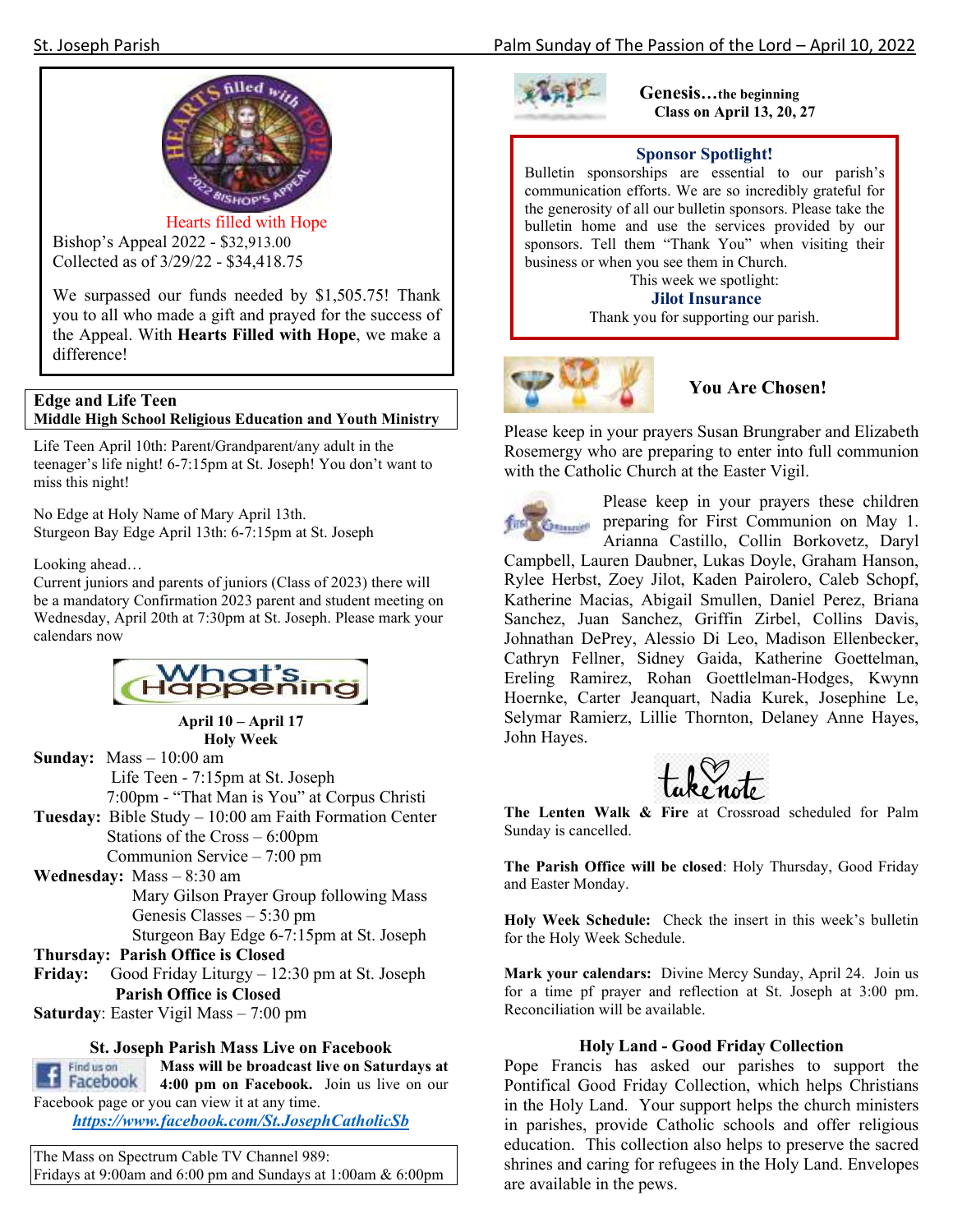

# LENT into EASTER

St. Joseph (Sturgeon Bay) SS. Peter & Paul (Institute) Corpus Christi (Sturgeon Bay) Holy Name of Mary (Maplewood)

Your participation is welcome at all the parishes

**Holy Week April 11—April 17** 

# **Tuesday of Holy Week**

Stations of the Cross-6:00 pm Communion Service—St. Joseph 7:00 pm

# **Wednesday of Holy Week**

Mass at Corpus Christi-8:20 am Mass at St. Joseph—8:30 am

# **Celebration of the Sacred Triduum**

**Holy Thursday**  Mass at Corpus Christi-6:30 pm Mass at St. Joseph—7:00 pm

# **Good Friday**

Celebration of the Lord's Passion Good Friday Liturgy—St. Joseph—12:30 pm Good Friday Liturgy SS. Peter & Paul—6:00 pm

Corpus Christi-"7 Last Words of Christ"-11:30 am Stations of the Cross-12:15 am Good Friday Liturgy—1:00 pm

Good Friday Liturgy-Holy Name of Mary-11:00am

# **Easter Vigil**

Mass at St. Joseph—7:00 pm Mass at Corpus Christi-7:30 pm

# **Easter Sunday**

Mass at SS Peter & Paul—8:00 am Mass at St. Joseph—10:00 am Mass at Corpus Christi-7:30 am & 10:30 am Mass at Holy Name of Mary—9:00 am Hispanic Mass at SS. Peter & Paul - 1:00 pm

# **Lenten Walk & Fire Cancelled!**

Due to the wet weather we have been having and more is expected to come we are going to cancel the Reflection Walk and Fire for Palm Sunday. We will reschedule at a later date!



# **Divine Mercy Sunday**

St. Joseph Parish Sunday, April 24 3:00 pm

**Join us for a Prayer Service including singing of the Divine Mercy Chaplet** 

**Reconciliation will be available.**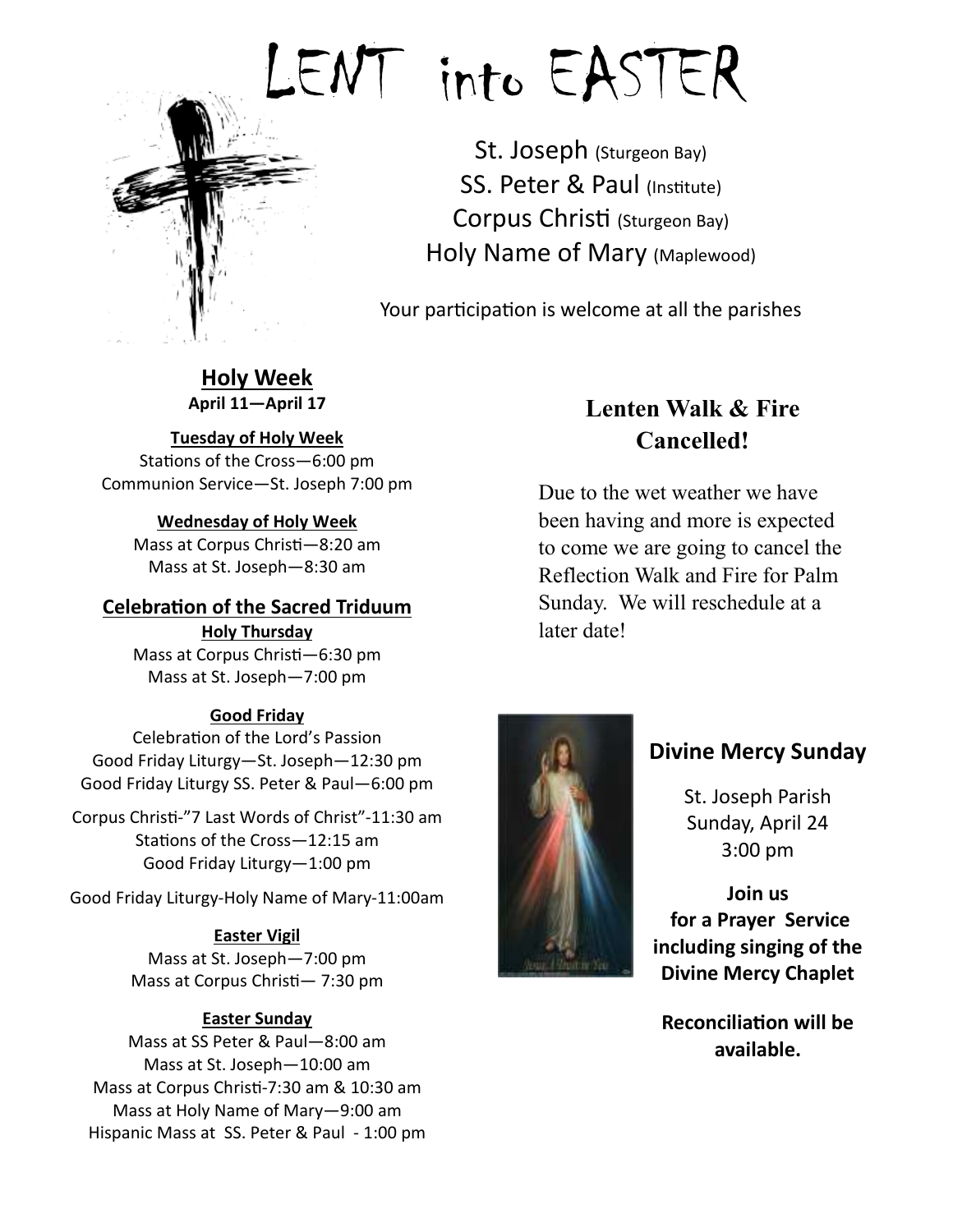

# We gratefully acknowledge our Easter Flower/Decoration Donations for 2022

**Please Remember: Requested By: Requested By:** *Requested By:* 

| <b>John A. Orlock</b>                                    |
|----------------------------------------------------------|
| <b>John and Howard Schlise families</b>                  |
| <b>Seigle family</b>                                     |
| <b>Tim Horton</b>                                        |
| <b>Special Intentions</b>                                |
| <b>Harriet White</b>                                     |
| <b>Deceased family members</b>                           |
| <b>Special Intentions</b>                                |
| Deceased members of the Kacmarynski and McNally families |
| Peter Tabaska                                            |
| <b>Special Intentions</b>                                |
| <b>Barbara Bordeau</b>                                   |
| <b>Gen and Lawrence Virlee</b>                           |
| <b>Special Intentions</b>                                |
| Deceased members of the Baudhuin and Haberli families    |
| <b>Clayton and Bernice Allie</b>                         |
| <b>Bill, John and Vera Lawrie</b>                        |
| <b>Lee Conlon</b>                                        |
| <b>Bruce and Adrienne Oram</b>                           |
| <b>Archie and Leona Johnson</b>                          |
| <b>Bill and Shirley Moeller</b>                          |
| <b>Ken Peterson</b>                                      |
| Mary K. Tanck                                            |
| <b>Hildegarde Voeks</b>                                  |
| <b>Mary Mall</b>                                         |
| <b>Robert Hunsader</b>                                   |
| Deceased members of the Orthober and DeMeuse families    |
| <b>Elmer and Grace Worachek</b>                          |

**Marion Orlock Ron and Marilynn Schlise Ron and Marilynn Schlise Pete and Jelaine Horton Carolyn Resler Ron and Sandy White Bruce and Sandy Shewchuk Anonymous John and Mary Kacmarynski Jim and Barb Tabaska Darrell and Beverly Sternard Barbara Bordeau Charles and Betty Bordeau Janice Virlee John and Maggie Coonan Bill and Marion Baudhuin Sandra Lawrie Sandra Lawrie James Conlon Linda Hawkey Andy Johnson Andy Johnson Andy Johnson Lawrence Tanck Lawrence Tanck Thomas Mall Nancy Hunsader Brian and Judith Orthober Jane and Pat**